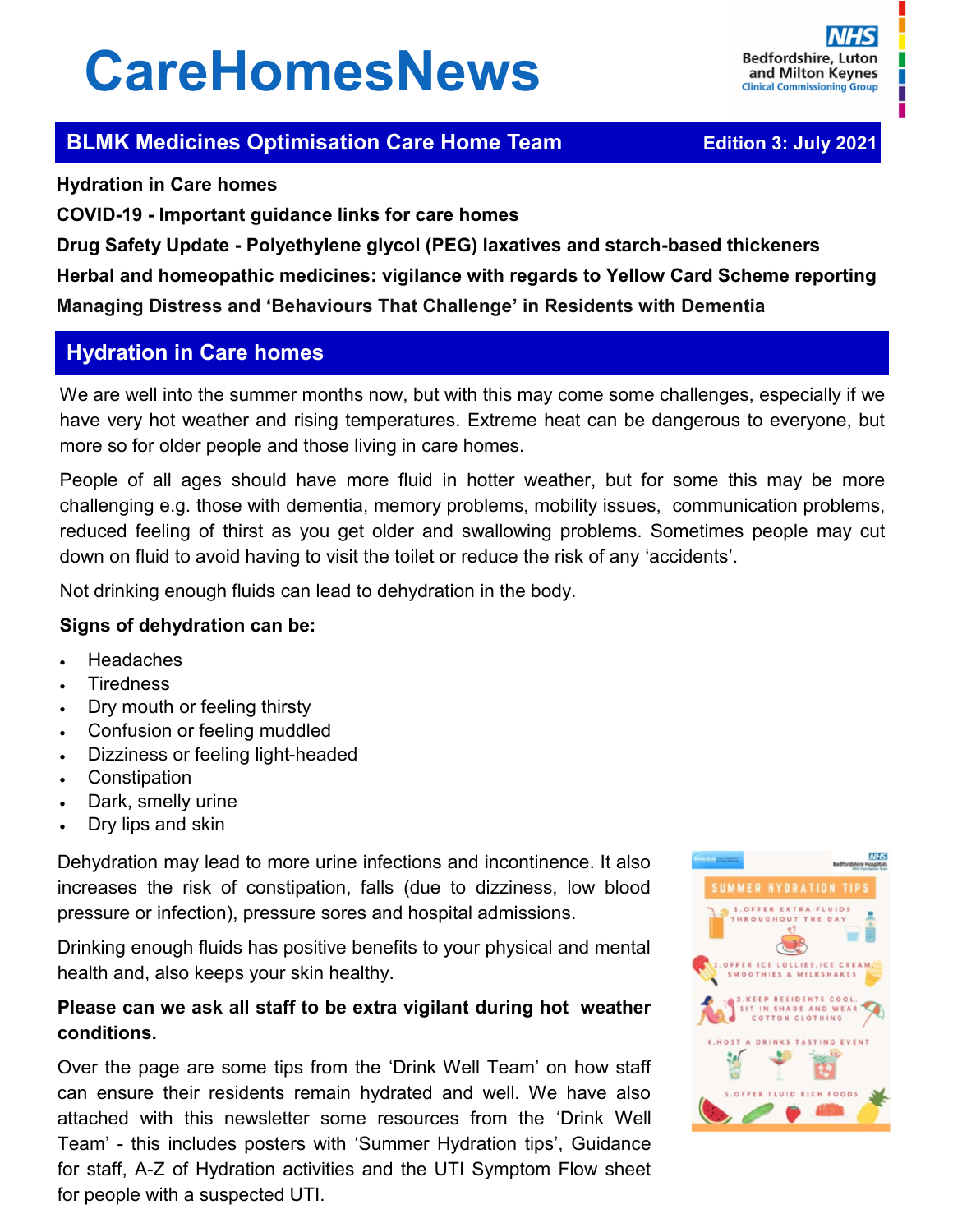## **Hydration tips**

- $\Rightarrow$  Encourage residents (and staff!) to aim to drink between six to eight drinks per day.
- $\Rightarrow$  Ensure residents have fresh water within reach, in a cup they are able to drink from. Also remember to make sure the water is palatable - cooler water tends to be favourable and is refreshing in the heat so replace drinks regularly.



- $\Rightarrow$  If a resident is unable to take a drink themselves increase the frequency you offer them assistance with drinking.
- $\Rightarrow$  Provide a variety of drinks to suit individuals' likes and dislikes. Water, tea, milk, fruit juice, and coffee all count towards this total. Alcohol does not count as it can make you more dehydrated.
- $\Rightarrow$  Ensure residents have a full glass of water with any medication.
- $\Rightarrow$  Place prominent signs, encouraging hydration, around the home as a reminder
- $\Rightarrow$  Make it as easy as possible for residents to drink e.g. making a wide variety drinks easily available, brightly coloured cups to draw attention, drinking aids and adapted cups, straws, structured drinks rounds.
- $\Rightarrow$  Use foods with high water content such as ice lollies, ice creams and jelly. Most fruits boast a high-water content and veggies too! Some of the best include; watermelon, melon, oranges, cucumber, tomatoes, broccoli, spinach and apples.
- $\Rightarrow$  Make hydration an event! People are sometimes more likely to drink if other people around them are doing so. Ideas can include a mocktail session, tasting sessions (e.g. smoothies), afternoon tea or just sitting down and having a drink and a chat with a resident (then you stay hydrated as well!)
- $\Rightarrow$  Keep residents cool to reduce fluid loss from sweating.

We have also attached with this newsletter the **[Public Health England](https://assets.publishing.service.gov.uk/government/uploads/system/uploads/attachment_data/file/888249/Heat_flier_Residents_2020.pdf) 'Beat the Heat'** poster on how to keep residents safe and well during COVID-19.

## **Protection from sunburn**

- If a resident is sitting outside or will be going out for the day, you can advise they stay in the shade as much as possible, especially between 11am and 3pm which is when the sun is at its peak.
- Advise the resident to cover up as much as possible and to apply enough sunscreen to ensure they do not burn.
- Make sure that the resident wears suitable clothing (e.g. light and loose fitting) if going out in direct sunshine.
- The resident can use sunglasses to protect their eyes.
- They could be advised to wear a wide brimmed hat to protect the head and neck.

## **We all want you to enjoy the summer and being out in the sunshine but in a safe way!**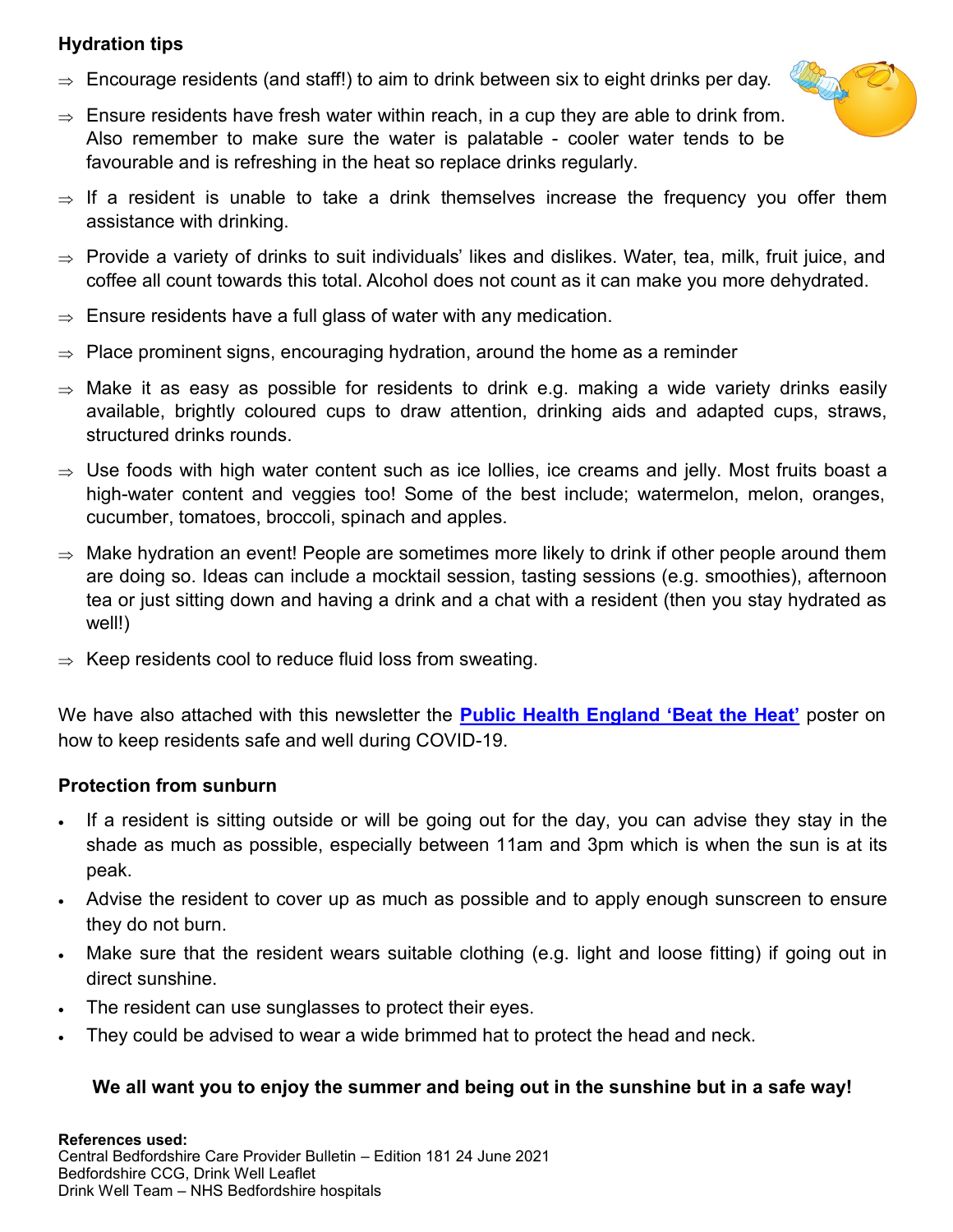# **COVID-19 - Important guidance links for care homes**

During these challenging times we are conscious that guidance is constantly changing and you may be receiving a lot of information from various sources. For this reason we have produced links (below) to a few of the key guidance documents:

**Coronovirus (COVID-[19\): admission and care of people in a care homes](https://www.gov.uk/government/publications/coronavirus-covid-19-admission-and-care-of-people-in-care-homes) British Geriatric Society – [Guidance on managing the Covid](https://www.bgs.org.uk/resources/covid-19-managing-the-covid-19-pandemic-in-care-homes)-19 pandemic in care homes COVID-[19: infection prevention and control \(IPC\)](https://www.gov.uk/government/publications/wuhan-novel-coronavirus-infection-prevention-and-control) [Coronavirus \(COVID](https://www.gov.uk/guidance/coronavirus-covid-19-getting-tested)-19): getting tested COVID-[19: how to work safely in care homes](https://www.gov.uk/government/publications/covid-19-how-to-work-safely-in-care-homes) Coronavirus (COVID-[19\): adult social care action plan](https://www.gov.uk/government/publications/coronavirus-covid-19-adult-social-care-action-plan) [COVID 19 Vaccination: guide for older adults](https://www.gov.uk/government/publications/covid-19-vaccination-guide-for-older-adults) [COVID 19 Vaccination: guide for healthcare workers](https://www.gov.uk/government/publications/covid-19-vaccination-guide-for-healthcare-workers/covid-19-vaccination-guide-for-healthcare-workers) [Safeguarding adults in care homes –](https://www.nice.org.uk/guidance/ng189) NICE Guidance** 

## **Drug Safety Update - Polyethylene glycol (PEG) laxatives and starch-based thickeners**

The Medicines and Healthcare products Regulatory Agency (MHRA) has issued a warning that there is a potentially harmful interaction between **polyethylene glycol (PEG) laxatives** (e.g. macrogol, Movicol®, Cosmocol®, Laxido®) and **starch-based thickeners** (e.g Nutilis® Powder, Resource Thicken Up® ,Thick & Easy®).

Addition of a PEG laxative to a liquid that has been thickened with a starch-based thickener may **counteract the thickening action and can produce a mixture that is thin and watery** undoing the intended act of thickening. Patients with dysphagia who swallow the thinner liquid are potentially at a **greater risk of aspiration.** 

Constipation and dysphagia coexist more commonly in the **elderly** and in **people with disabilities that affect swallowing**. These populations may be of particular risk if a PEG laxative is added to liquid thickened with starch. Therefore, **patients and carers are advised to avoid directly mixing together PEG laxatives and starch-based thickeners.**

If a PEG laxative is required to be thickened, **Xanthan gum-based thickening agents** may be used as they do not appear to affect the viscosity. Examples of Xanthan gum-based thickeners include Nutilis Clear®, Resource Thicken Up Clear® and Thick & Easy Clear®.

If you are concerned that a resident may be on a PEG laxative and starch-based thickener (as mentioned above), please contact your aligned GP practice/PCN in the first instance.

Please see the **[Drug Safety Update 27 April 2021](https://www.gov.uk/drug-safety-update/polyethylene-glycol-peg-laxatives-and-starch-based-thickeners-potential-interactive-effect-when-mixed-leading-to-an-increased-risk-of-aspiration)** for further information**.**

Further resources on the use of Thickening Agents with medicines can be found at: **[PrescQIPP Care Home bulletin](https://www.prescqipp.info/umbraco/surface/authorisedmediasurface/index?url=%2fmedia%2f1192%2fb188-care-homes-assisting-people-with-swallowing-difficulties-20.pdf)** – Assisting people with swallowing difficulties **[CQC guidance](https://www.cqc.org.uk/guidance-providers/adult-social-care/dysphagia-thickeners)** - Dysphagia and thickeners **[SPS Thickening agents and interactions](https://www.sps.nhs.uk/wp-content/uploads/2020/09/UKMi_QA_Thickening-agents-and-interactions-_June-2020.pdf)** - Q&A for NHS healthcare professionals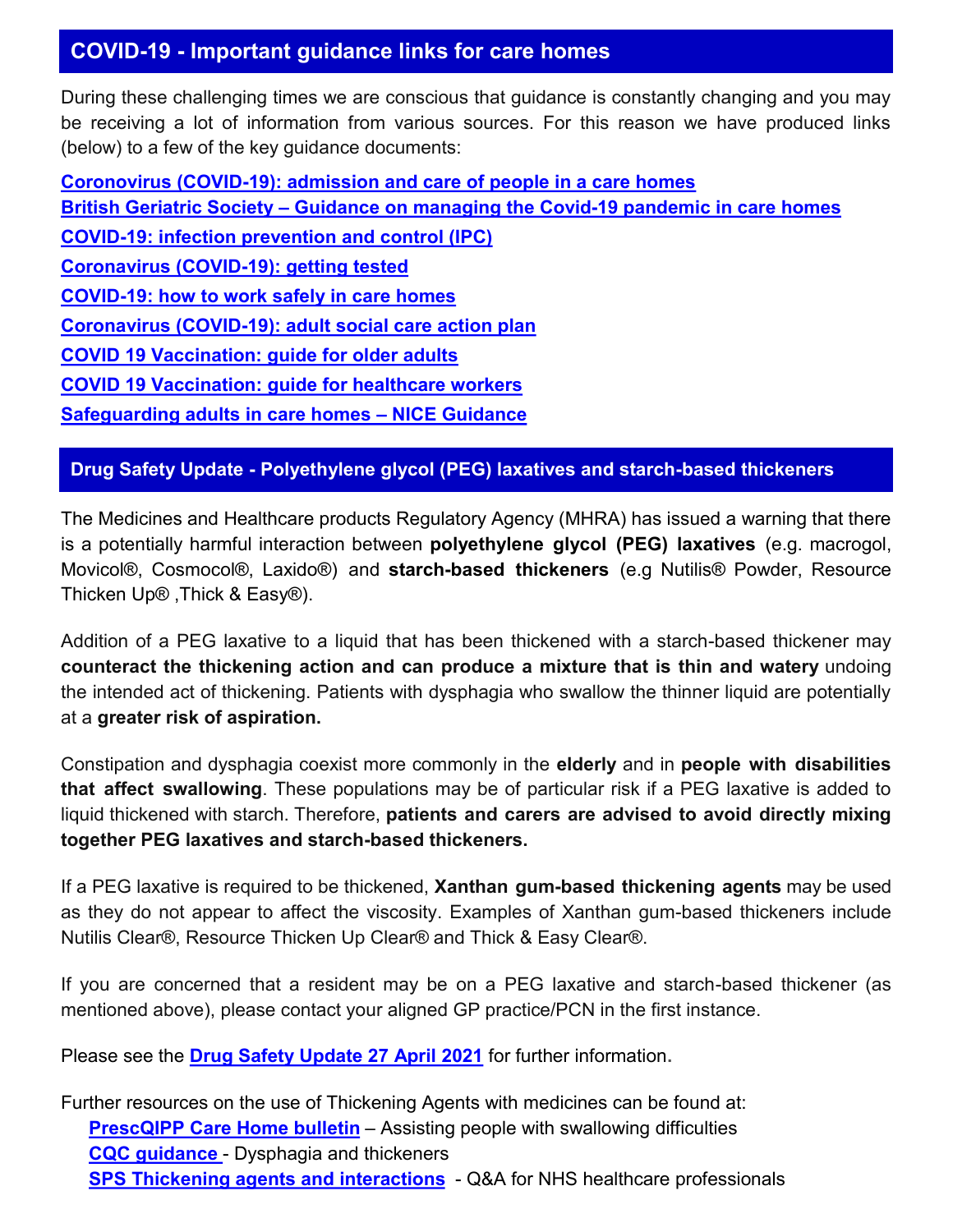The **Yellow Card scheme** is vital in helping the MHRA to monitor the safety of all medicines in the UK, including herbal and homeopathic medicines.

Herbal and homeopathic medicines are available from outlets such as pharmacies, retail stores, online shops or supplied by herbal or homeopathic practitioners and only some of these are licensed by the MHRA. These are not prescribed medicines but you may have residents in your care homes that already purchase or may wish to purchase herbal or homeopathic medicines for self care.

### **Important advice for herbal or homeopathic medicines:**

- Ensure the product has been licensed by the MHRA and meets the required standards of quality, safety and patient information.
- Always read the patient information provided with a herbal or homeopathic medicine to ensure that it is suitable and how to use it safely.
- Remember herbal and homeopathic medicines may interact with other medicines so check whether it is safe for use with a pharmacist.
- If an adverse reaction to a herbal or homeopathic medicine is suspected, this can be reported to the **MHRA'[s Yellow Card Scheme](https://yellowcard.mhra.gov.uk/the-yellow-card-scheme)**.

For full details of this safety alert please visit: **[https://www.gov.uk/drug](https://www.gov.uk/drug-safety-update/herbal-and-homeopathic-medicines-reminder-to-be-vigilant-for-suspected-adverse-reactions-and-to-report-them-to-the-yellow-card-scheme)-safety-update/herbal-and**[homeopathic](https://www.gov.uk/drug-safety-update/herbal-and-homeopathic-medicines-reminder-to-be-vigilant-for-suspected-adverse-reactions-and-to-report-them-to-the-yellow-card-scheme)-medicines-reminder-to-be-vigilant-for-suspected-adverse-reactions-and-to**report-them-to-the-yellow-card-[scheme](https://www.gov.uk/drug-safety-update/herbal-and-homeopathic-medicines-reminder-to-be-vigilant-for-suspected-adverse-reactions-and-to-report-them-to-the-yellow-card-scheme)**

## **Managing Distress and 'Behaviours That Challenge' in Residents with Dementia**

**Dementia** is the collective term for a range of symptoms caused by diseases affecting areas of the brain, such as Alzheimer's Disease and vascular dementia. Whereas many symptoms of dementia vary depending on the part of the brain affected by the underlying disease, distress and challenging behaviours are common with all types of dementia.

It is important to exclude alternative causes of these behaviours, which could include physical health issues (e.g. infection, delirium) or side effects of medication. It is especially important to rule out delirium in care home residents. **Delirium** is an acute, confusional state that may occur when a resident is ill. Delirium can present itself in a variety of ways: hyperactive (patients may become restless, agitated, and/or aggressive), hypoactive (patients may become withdrawn, quiet and/or sleepy) or a mix. The symptoms of delirium can be mistaken for challenging behaviour or a progression in the person's dementia. However, unlike a progression in dementia severity, delirium presents as a **sudden** change over the course of a few hours/days. **If you suspect a resident has delirium, seek medical attention immediately.** (Also see: [Recognising & Preventing Delirium](https://www.nice.org.uk/about/nice-communities/social-care/quick-guides/recognising-and-preventing-delirium) - A [Quick Guide for Care Homes\)](https://www.nice.org.uk/about/nice-communities/social-care/quick-guides/recognising-and-preventing-delirium)

#### **Non-Pharmacological Management (see chart overleaf)**

Type and severity of behaviours varies so there is no management plan or single strategy that will be suitable for all. The principles of person-centred care underpin good practice in dementia care and **all interventions should be personalised.** 

Non-pharmacological interventions should **always** be first line in the management of distress or challenging behaviours. Often residents displaying signs of distress have an unmet need - if we can identify and meet this need, it will help to alleviate the resident's distress and any behaviours that challenge.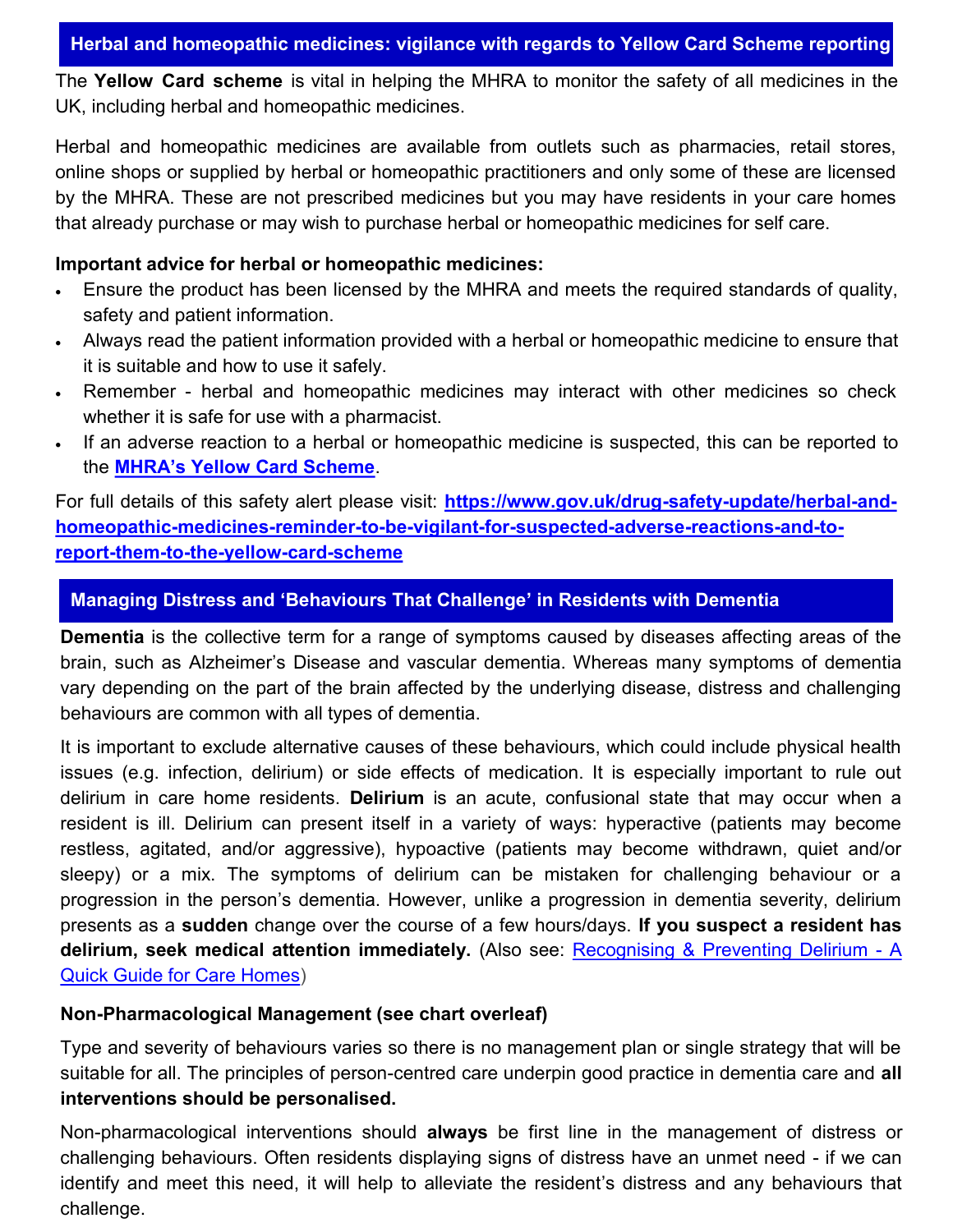| Non-pharmacological Management Distress and 'Behaviours That Challenge' in Dementia       |                                                                                                                                                                                                                                                                                                                                                                                                                                                                                                                                                                                                                                                                                                                                      |                                                                                                                                                                                                                                                                                                                                                                                                                                                                                                                                                                                                                                 |
|-------------------------------------------------------------------------------------------|--------------------------------------------------------------------------------------------------------------------------------------------------------------------------------------------------------------------------------------------------------------------------------------------------------------------------------------------------------------------------------------------------------------------------------------------------------------------------------------------------------------------------------------------------------------------------------------------------------------------------------------------------------------------------------------------------------------------------------------|---------------------------------------------------------------------------------------------------------------------------------------------------------------------------------------------------------------------------------------------------------------------------------------------------------------------------------------------------------------------------------------------------------------------------------------------------------------------------------------------------------------------------------------------------------------------------------------------------------------------------------|
| Behaviour /<br><b>Symptom</b>                                                             | <b>Possible</b><br><b>Causes</b>                                                                                                                                                                                                                                                                                                                                                                                                                                                                                                                                                                                                                                                                                                     | <b>Examples of Interventions</b>                                                                                                                                                                                                                                                                                                                                                                                                                                                                                                                                                                                                |
| Agitation, irritability,<br>shouting, becoming<br>withdrawn or<br>uncommunicative<br>etc. | Disorientation,<br>anxiety, fear,<br>depression.                                                                                                                                                                                                                                                                                                                                                                                                                                                                                                                                                                                                                                                                                     | Physical presence or therapeutic touch<br>$\bullet$<br>Complimentary therapies (e.g. massage, reflexology, aromatherapy)<br>$\bullet$<br>Recreational or social activities<br>$\bullet$<br>Relaxation, mindfulness, meditation.<br>$\bullet$<br>Environmental interventions design and layout of physical environment (for<br>$\bullet$<br>example, making the care home homely, photos of family)<br>Day/night routine – this provides structure and helps residents orient to time.<br>$\bullet$<br>If possible, support the resident to identify what is making them anxious and<br>$\bullet$<br>help them to problem solve. |
|                                                                                           | Previous trauma                                                                                                                                                                                                                                                                                                                                                                                                                                                                                                                                                                                                                                                                                                                      | Be aware that changes in behaviour can be caused by triggered memories of pre-<br>vious trauma. With your MDT, ensure that all members of staff are aware of any<br>residents' triggers so that they can be prevented.                                                                                                                                                                                                                                                                                                                                                                                                          |
|                                                                                           | Physical<br>discomfort                                                                                                                                                                                                                                                                                                                                                                                                                                                                                                                                                                                                                                                                                                               | Consider common physical causes of discomfort and treat appropriately:<br>Feet/joints - painful toes, tough nails etc.<br>Eyes - glasses, cataracts.<br>$\bullet$<br>Ears - wax, hearing aids.<br>$\bullet$<br>Teeth - toothache, dentures.<br>$\bullet$<br>Hunger? Thirst?<br>$\bullet$                                                                                                                                                                                                                                                                                                                                        |
|                                                                                           | General<br>distress /<br>Aggression                                                                                                                                                                                                                                                                                                                                                                                                                                                                                                                                                                                                                                                                                                  | If any unmet needs have been addressed and the resident is still distressed,<br>$\bullet$<br>ensure a calm environment, and consider seated/walking exercise, music/<br>dance therapy, hand massage or counselling/CBT.<br>Aggression can be an expression of how someone is feeling, such as frustra-<br>$\bullet$<br>tion at not being able to do something, or feeling they are not being under-<br>stood. Speak to the resident using a calm voice to find out what is troubling<br>them and maintain eye contact. You could offer to sit with them with a cup of<br>tea, for example.                                      |
| <b>Walking with</b><br>purpose                                                            | <b>General advice:</b><br>Be attentive, the resident will usually indicate either verbally or nonverbally, whether there is<br>$\bullet$<br>something that they need.<br>Walking with the resident can be a great way to interact with them and talk about the environment<br>$\bullet$<br>and what they can see, hear and smell, and can be a good way to reminisce with them about past<br>memories.<br>Ensure a daily routine is in place and try to identify if there are any common triggers or patterns -<br>$\bullet$<br>this could also help you to predict when the resident is likely to walk and plan for activities.<br>Do not try to physically stop the resident from walking as this can cause distress.<br>$\bullet$ |                                                                                                                                                                                                                                                                                                                                                                                                                                                                                                                                                                                                                                 |
|                                                                                           | Boredom                                                                                                                                                                                                                                                                                                                                                                                                                                                                                                                                                                                                                                                                                                                              | Try to engage them in an activity they enjoy. Refer to their personalised care and<br>support plan or 'this is me information' for ideas.                                                                                                                                                                                                                                                                                                                                                                                                                                                                                       |
|                                                                                           | Enjoyment of<br>walking/exercise<br>or reliving an old<br>routine.                                                                                                                                                                                                                                                                                                                                                                                                                                                                                                                                                                                                                                                                   | Help to provide a safe and secure environment through ensuring it is clutter-free to<br>reduce risk of falls and supporting the creation of secure areas where the resident<br>can walk freely (wherever possible).                                                                                                                                                                                                                                                                                                                                                                                                             |
|                                                                                           | Hunger / Thirst                                                                                                                                                                                                                                                                                                                                                                                                                                                                                                                                                                                                                                                                                                                      | Have they eaten and drank, or do they need a snack/drink? Acknowledge that the<br>increase in activity from walking will increase the resident's nutritional require-<br>ments.                                                                                                                                                                                                                                                                                                                                                                                                                                                 |
|                                                                                           | Searching for<br>something/<br>someone                                                                                                                                                                                                                                                                                                                                                                                                                                                                                                                                                                                                                                                                                               | Support the resident to find what they are looking for. Consider talking to the resi-<br>dent about their photographs and other treasured items.                                                                                                                                                                                                                                                                                                                                                                                                                                                                                |